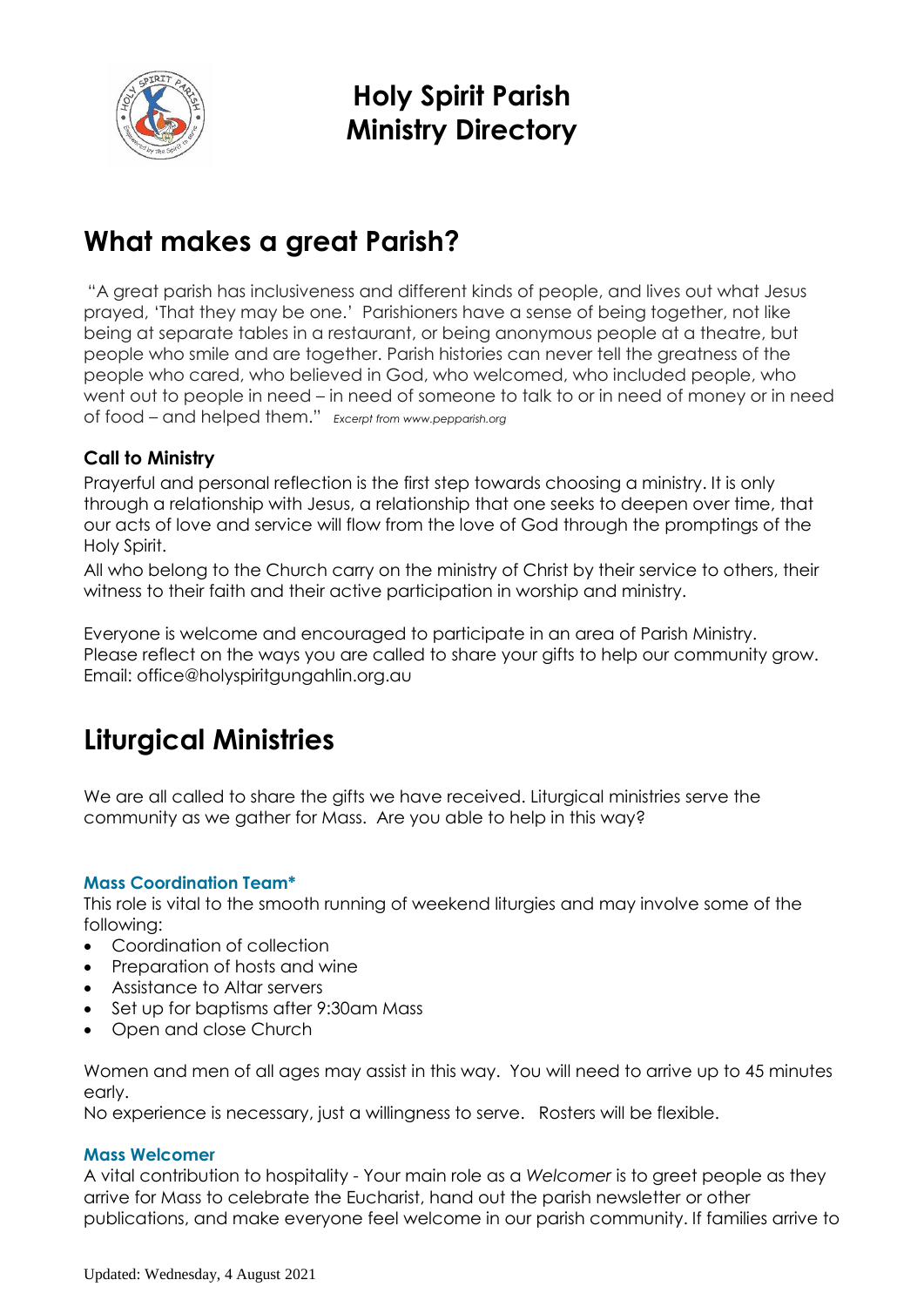present their child for baptism – make them feel welcome and direct them to the Mass Coordinator.

## **PowerPoint Operator**

Operate PowerPoint presentation at Mass. The presentation is provided and mentoring for new and existing operators is available. This role is well suited to older children and youth.

## **Altar Server**

Any child or young person (Year 3 to Year 10) who has made their First Eucharist is welcome to share their gifts as an altar server.

## **Children's Liturgy Coordinators**

The coordinator is responsible for contacting teachers prior to the weekend, ensuring the Parish Centre, used for children's liturgy is ready prior to Mass, helping the children as they process out, collecting the classes at the appropriate time, and after Mass, returning the materials to the storage area.

## **Children's Liturgy (Teachers and Helpers)**

Held during 9:30am Mass throughout school term.

Children's Liturgy presents the Sunday readings and Gospel to children through prayer, discussion and activities. Parents of young children are invited to lend their support. You may like to start as a helper before becoming a teacher.

Your role will include:

- Reading the Gospel and talking to the children (all readings and activities are prepared)
- Supervising preschool/kindergarten children in their activity

## **Involvement of Youth**

Young people are encouraged to use their gifts at all Masses. If you would like to read, play an instrument or sing, please let us know. Older youth may also be trained as a Mass Coordinator or Special Minister.

## **Reader (Minister of The Word)\***

As a Reader, you may be involved in some of the following: Proclaim the First Reading, Responsorial Psalm (when not sung) and the Second Reading, carry the Word of God in the procession, welcome the assembled community and lead the Prayers of the Faithful. You will need to arrive at least 15 minutes prior to Mass and liaise with other readers, the music ministry, and do a sound check of the lectern microphone.

Children who are confident readers and have been Confirmed are invited to speak to the Parish team about using their gifts in this way.

#### **Extraordinary Minister of Communion**

Assist in the distribution of the Body and Blood of Christ to the assembled community. If you feel called to serve in this Ministry, please speak to one of our Priests.

## **Music and Singing**

This is an important part of our Liturgical celebrations.

More musicians and singers are required, especially at all Mass times. Please contact the office if you would like to be involved or speak to the Music Ministry at your chosen Mass time.

\*On-going training will be provided for new and experienced Mass Coordinators, Extraordinary Ministers of Communion and Minsters of the Word.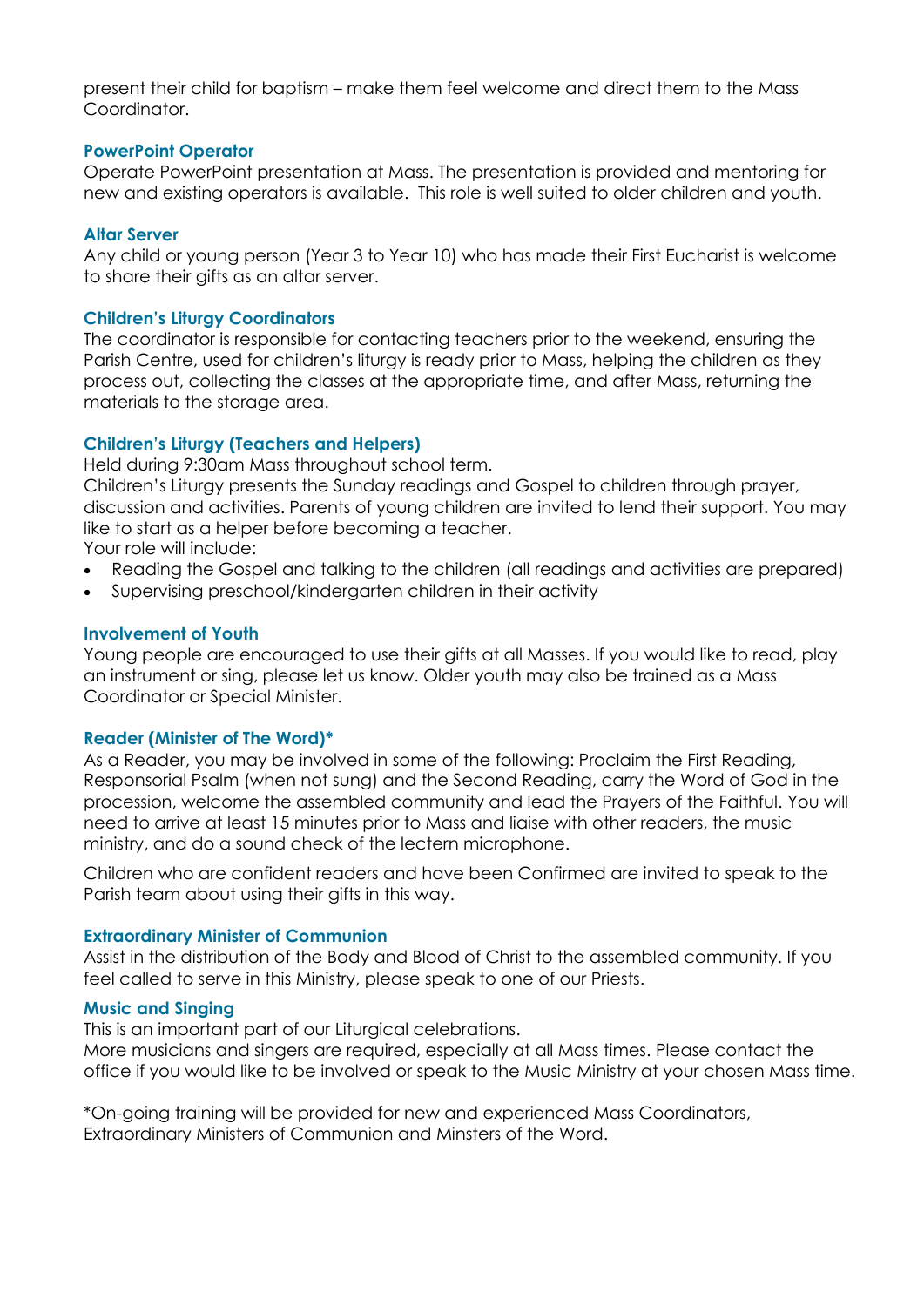# **Community Building and Outreach**

Through some of our parish ministries run by volunteer groups, we create personal connections between the Parish and the wider community. We aim to help our community connect their faith with their daily lives and to see Holy Spirit Parish as a community of people who pray, live and reach out in support for one another.

## **Communion to the Sick and Housebound**

This is an important ministry involving contact with sick or "shut-in" parishioners. Visits take place at a mutually convenient time. Over a period of time a close bond of friendship develops. Support and mentoring is given to those who would like to be involved in this way.

## **Ministry To Youth**

Young people from our parish and school communities gather on Sunday evenings from 6:30pm – 8:30pm, 3 or 4 times each time term. The gathering usually takes the form of games and activities with time given to prayer and reflection. We need a group of enthusiastic older youth and adults to help with this ministry. This includes organising food, setting up and cleaning up after dinner and/or help leaders supervise games or activities.

## **Fundraising And Social Committee**

Parish social events are very important; they build community and help raise funds to pay for our parish center and church buildings as well as other pastoral needs. Is your gift fundraising? Perhaps you have some ideas. Let us know.

## **St Vincent De Paul**

St Vincent de Paul Society is a Catholic organisation founded to assist the needy in our community. This assistance takes the form of food parcels, clothing and furniture. The local Conference meets fortnightly on a Tuesday night at 7pm at the Church for approximately one and a half hours. New members are always welcome.

## **Parish Morning Teas**

Parish morning teas are a great way for the community to gather and get to know one another. We are always looking for volunteers who are willing to help by setting up and coordinating the clean up afterwards.

## **Care Group**

The Care Group provides an important role in our community, working to support and assist in times of need. Activities are responsive to needs identified by the community and include:

- Providing meals to families who are grieving or caring for someone who is sick.
- Providing transport in emergency situations.

Please note, meals will be organised for people in need as they are required.